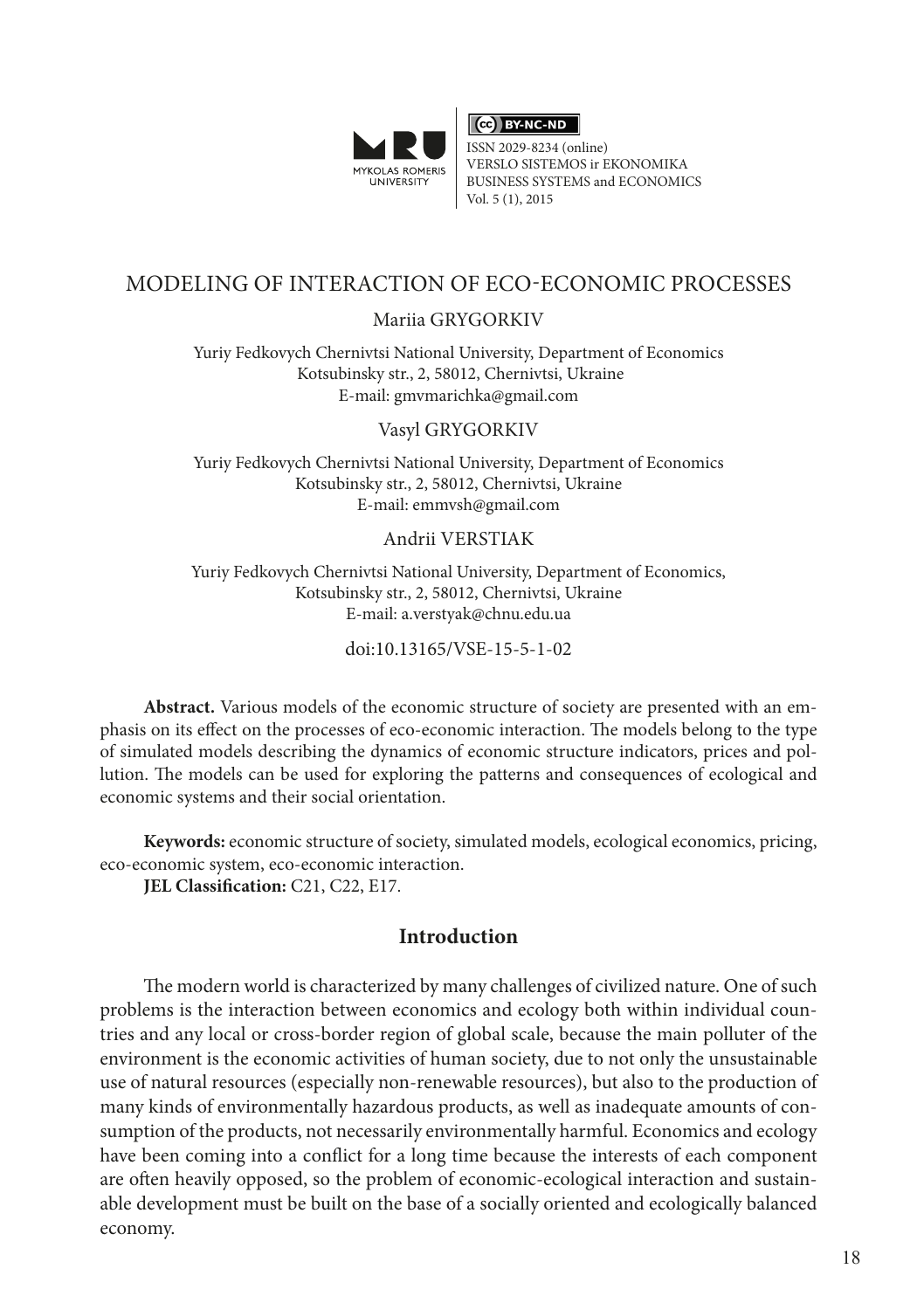The awareness of the severity and urgency of the problem in the end of the 20th century resulted into many significant events, particularly The United Nations Conference on Environment and Development, also known as the Rio Summit, Rio Conference, and Earth Summit that was a major United Nations conference held in Rio de Janeiro from June 3 to June 14 in 1992 (UNCED, 1992).

The issues addressed included:

- systematic scrutiny of patterns of production particularly the production of toxic components, such as lead in gasoline, or poisonous waste, including radioactive chemicals;
- alternative sources of energy to replace the use of fossil fuels which are linked to global climate change;
- new reliance on public transportation systems in order to reduce vehicle emissions, congestion in cities and the health problems caused by polluted air and smoke;
- the growing scarcity of water (UNCED, 1992).

An important achievement was an agreement on the Climate Change Convention which, in turn, led to the Kyoto Protocol. Another agreement was to "not carry out any activities on the lands of indigenous peoples that would cause environmental degradation or that would be culturally inappropriate". There were other events that showed that the problem of economic-ecological interaction had become a special social significance in the modern world.

The successful solution of the described problem is impossible without its fundamental investigation allowing developing the conceptual, methodological and methodical approaches to real greening of the economics and its social purpose. An important role among scientific methods of the investigation of the complex economic-ecological systems belongs to economic modeling. The paradigm of the linking of sub-models of economics and social science with sub-models of ecology has not been achieved (Jeffers, 1987). At best, a few economic or social variables have been incorporated into ecological models, or, conversely, a small number of ecological variables have been incorporated into economic and social models. The link between ecological sub-models in their full and necessary complexity and economic and social sub-models, at their own level of complexity, has still to be made (Jeffers, 1987).

The range of research on this subject in the world of scientific literature is quite extensive, so to make a detailed review of even major publications and their results in the framework of this article is impossible and impractical. But there are some schools of ecological-economic interaction modeling of which we will address ourselves. First, it is worth noting the publications of economic and mathematical modeling of Ukrainian scientific school, which includes I. Lyashenko (Lyashenko, 1994, 1999, 2010), M. Mihalevich (Mihalevich, 1994, 2005), V. Grygorkiv (Grygorkiv, et al., 2004, 2007, 2008), A. Onishenko (Onishenko, 2011), L. Buyak (Buyak, 2008), A. Verstiak (Verstiak, 2008), R. Biloskurskiy (Biloskurskiy, 2007), O. Yakutova (Yakutova, 2004) and others. Most of the results of these scientists associated with the development and optimization of the balance between ecological and economic models. Important results in the field of ecological and economic modeling belong also to a Russian scientific school: A, Petrov, I. Pospelov and A. Shananin (Petrov, et al., 1996).

The aim of the research is to develop one-sector models of ecological-economic interaction in the space of parameters of the economic structure of society, the market price of the aggregate social product and environmental pollution.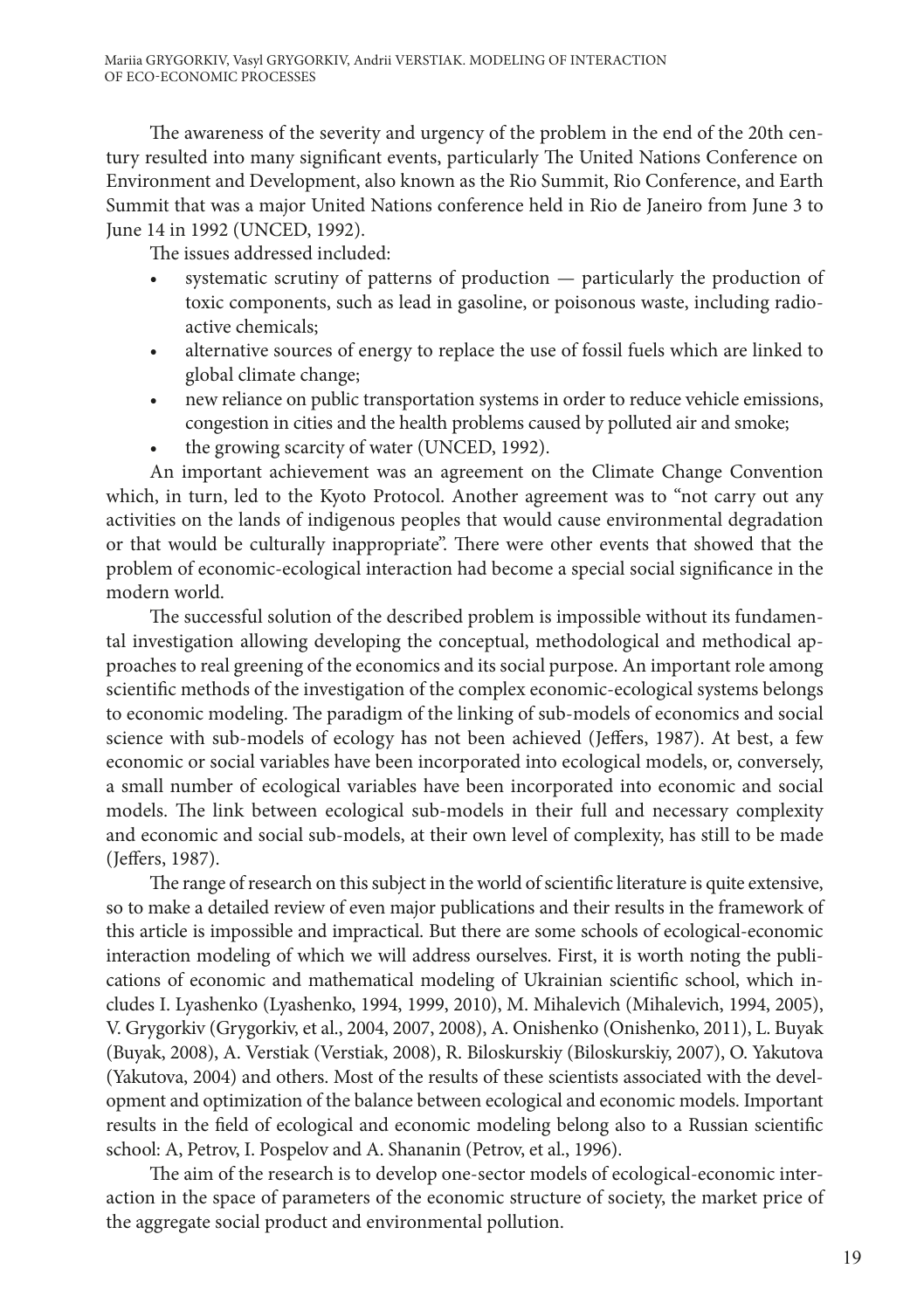### **One-sector models of ecological-economic interaction**

The authors of the present research define the economic structure as the distribution of society elements (such as families) by liquid savings in money and (or) in securities that to be fast and lossless converted into money (Grygorkiv, 2012). The indicators of economic structure are the quantities of liquid accumulations of different social groups (separate social clusters), hereinafter referred to as the savings. The concept of aggregate social product is common in the literature of economics, and so is the corresponding market price for it. The indicator of pollution is the amount of uncompensated (unused) pollutants that are emitted into the environment. These indicators form the corresponding phase space, which points at the time describe the possible states of the research object.

Let us consider one-sector economics where the main aggregate product is produced and simultaneously utilization of industrial residues (waste) is carried. Consider the model of society where the economic structure is reflected in three groups (clusters) of citizens:  $G_0$  – pensioners,  $G_1$  – all members of society involved into social and economic activity,  $G_2$  – owners of the companies producing the aggregate social product. Let us assume that  $n_i$  is the total number of citizens in groups  $G_i$ , and  $z_i$  – their liquid savings ( $i = 0, 2$ ) to be spent on the purchase of an aggregate product with the price  $p_A$  ( $\alpha_i z_i$ ), on the elimination of waste of socio-economic activity with rate  $p_B$  ( $\beta$ <sub>i</sub> $z_i$ ) and on the needs of these activities, in particular – on production needs  $(\gamma_{i} z_{i})$ . It is clear that  $\alpha_{i} + \beta_{i} + \gamma_{i} \leq 1$  $(\alpha_i \ge 0, \beta_i \ge 0, \gamma_i \ge 0)$ . Considering the fact that the first two clusters are economically inactive and  $G_2$  is economically active, it can be assumed that  $\beta_i = \gamma_i = 0$  for  $i = 0, 1$ . Another fundamental assumption concerns the "equivalence" of each member of the society inside the cluster, in other words, every member of the "averaged" society reflects his group and has the same purchasing power  $\alpha_i z_i/p_A$   $(i = \overline{0, 2})$ , the production capacity per one person employed  $n_2 \gamma_2 z_2 / n_1 p_A$  and the ability to the disposal of environmentally hazardous residues (capacity utilization)  $n_2 \beta_2 z_2 / n_1 p_B$ . <sup>α</sup>

Let us consider that the demand of each consumer is equal to  $q\left(\frac{\alpha_{i}z}{p_{A}}\right)$ *i i A*  $\left(\frac{\alpha_i z_i}{p_A}\right)$ , where  $q$ demand function  $(i = 0, 2)$ , the amount of the aggregate product produced by one worker (employee) in the group *G*<sub>1</sub> is equal to  $f\left(\frac{n_2\gamma_2}{n_1p_A}\right)$ <u>21242</u>  $\overline{1}$  $n_2\gamma$  $\left(\frac{n_2 \gamma_2 z_2}{n_1 p_A}\right)$ , where  $f$  – production function, and the amount of recyclable pollution items of the same employee in the group  $\, G_{\rm l} \,$  is equal to quantity  $\varphi\left(\frac{n_2\beta_2z}{\beta_2z}\right)$  $n_1 p_B$ <u>2P242</u> 1 ſ  $\left(\frac{n_2\beta_2 z_2}{n_1p_B}\right)$ , where  $\varphi$  – waste utilization function. At the macroeconomic level, particularly in the case of a single aggregate sector, the manufacturer must waste utilization of its activities and it should be supervised by the relevant regulatory authority (government, NGOs, etc.). One of the conditions of such regulation may be the following condition:

$$
\lambda f\left(\frac{n_2\gamma_2 z_2}{n_1 p_A}\right) - \varphi\left(\frac{n_2 \beta_2 z_2}{n_1 p_B}\right) = \theta^*,\tag{1}
$$

where  $\theta^*$  – maximum value (generally dynamic) of no eliminated pollution created by one worker  $G_1$ ,  $\lambda(0 < \lambda < 1)$  – percent of pollution in the aggregate product.

The dynamic equations of (capital) savings of social groups  $G_0$ ,  $G_1$ ,  $G_2$  representatives are formed on the basis of the assumption that the average (and, thus, the limit) in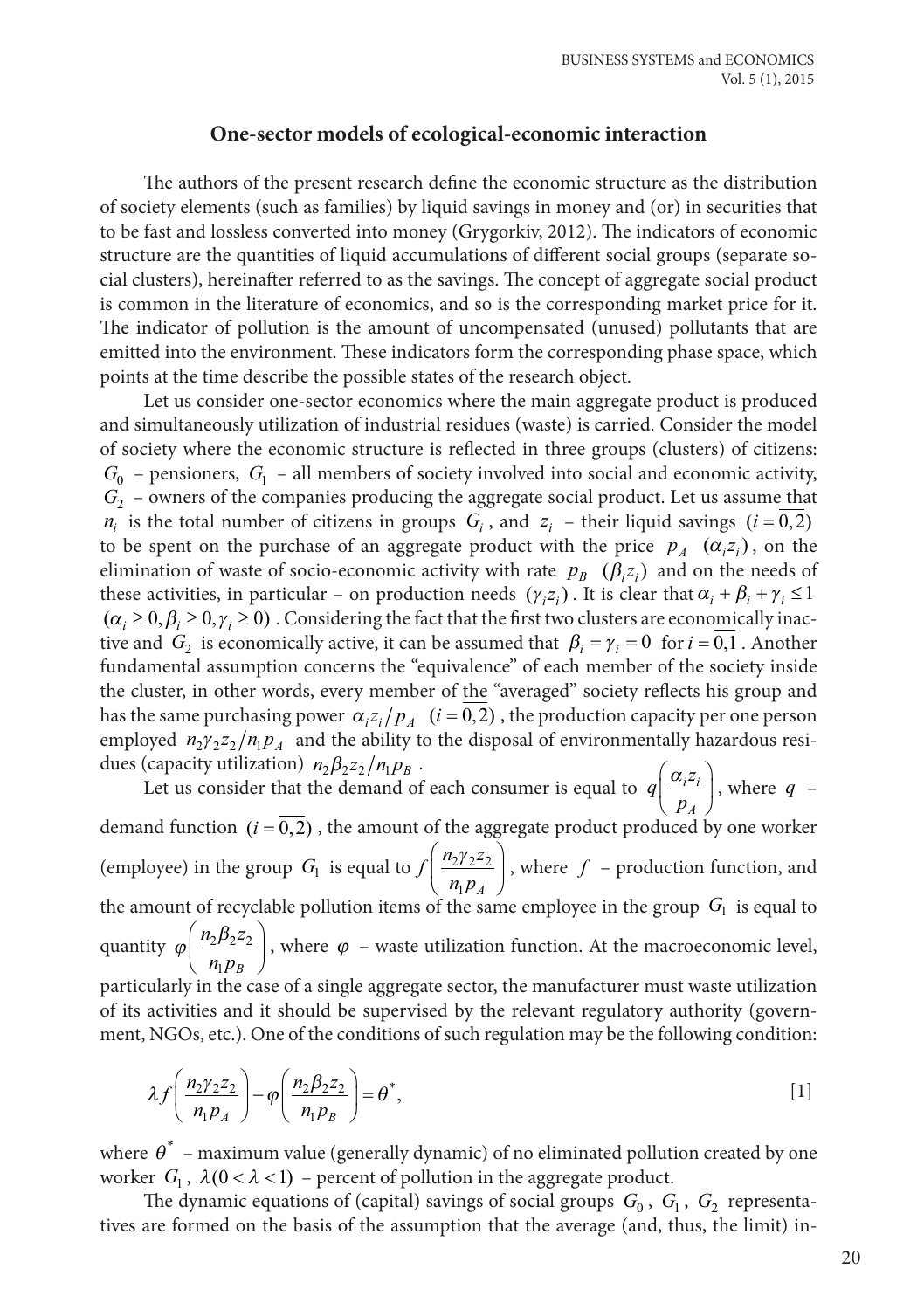crease of savings is directly proportional to the difference between revenues and costs of each in time. As pensioners receive a pension that is not taxable and workers -– wages, the dynamic equation of their savings are of the following form:

$$
\frac{dz_i}{dt} = s_i(1 - k_0^{(i)}) - p_A q \left(\frac{\alpha_i z_i}{p_A}\right), i = \overline{0,1},
$$
\n<sup>[2]</sup>

where  $k_0^{(i)}$  – income tax rate  $(k_0^{(0)} = 0)$ ,  $s_i$  – income (salary or pension) in a monetary unit.

Revenue of a representative in group  $G<sub>2</sub>$  consists from taxable value of sales to all members of society and the costs associated with the personal consumption of the aggregate product, waste utilization in terms of ecological and economic balance  $[1]$ , taxable (rate  $k_1$ ) expenditure on wages to engaged members of group  $G_1$ , value added tax (rate  $k_2$ ) and internal needs of industrial activity (part  $\lambda^*$ ) that are also part of the added value. In other words, the dynamic equation of savings  $z_2$  is formalized as:

$$
\frac{dz_2}{dt} = \frac{p_A}{n_2} (1 - k_0^{(1)}) \sum_{i=0}^2 n_i q \left( \frac{\alpha_i z_i}{p_A} \right) - p_A q \left( \frac{\alpha_2 z_2}{p_A} \right) -
$$

$$
- p_B \frac{n_1}{n_2} \left[ \lambda f \left( \frac{n_2 \gamma_2 z_2}{n_1 p_A} \right) - \theta^* \right] - \frac{n_1}{n_2} s_1 (1 + k_1) - p_A \frac{n_1}{n_2} (k_2 + \lambda^*) f \left( \frac{n_2 \gamma_2 z_2}{n_1 p_A} \right).
$$
 [3]

Prices  $p_A$  and rate  $p_B$  also belong to the dynamical variable of the model. Changes in time of these variables depend on the difference between supply and demand of the appropriate basic aggregate product and pollution, so the equation for  $p_A$  and  $p_B$  is the following:

$$
\frac{dp_A}{dt} = \theta_A \left[ \sum_{i=0}^{2} n_i q \left( \frac{\alpha_i z_i}{p_A} \right) - n_1 f \left( \frac{n_2 \gamma_2 z_2}{n_1 p_A} \right) \right],
$$
\n<sup>[4]</sup>

$$
\frac{dp_B}{dt} = -\theta_B n_1 \theta^*,\tag{5}
$$

where  $\theta_A$  i  $\theta_B$  – constant rates of price and rate regulation.

Since the ratio [2]-[5] is a system of differential equations, it should be supplemented by initial conditions (values of dynamic variables on the initial time of the simulation  $t = 0$ ):

$$
z_i(0) = z_i^{(0)} \ (i = \overline{0,2}), \ p_A(0) = p_A^{(0)}, \ p_B(0) = p_B^{(0)}.
$$
 [6]

Set (2)-(6) is one of the models of one-sector Ecological Economics in the space of economic structure indicators, the prices on aggregate product and waste utilization.

This model has a number of modifications; in particular, it can be supplemented by the equations of the dynamics of no wasted pollution:

$$
\frac{d\xi}{dt} = n_1 \theta^* - \eta \xi,\tag{7}
$$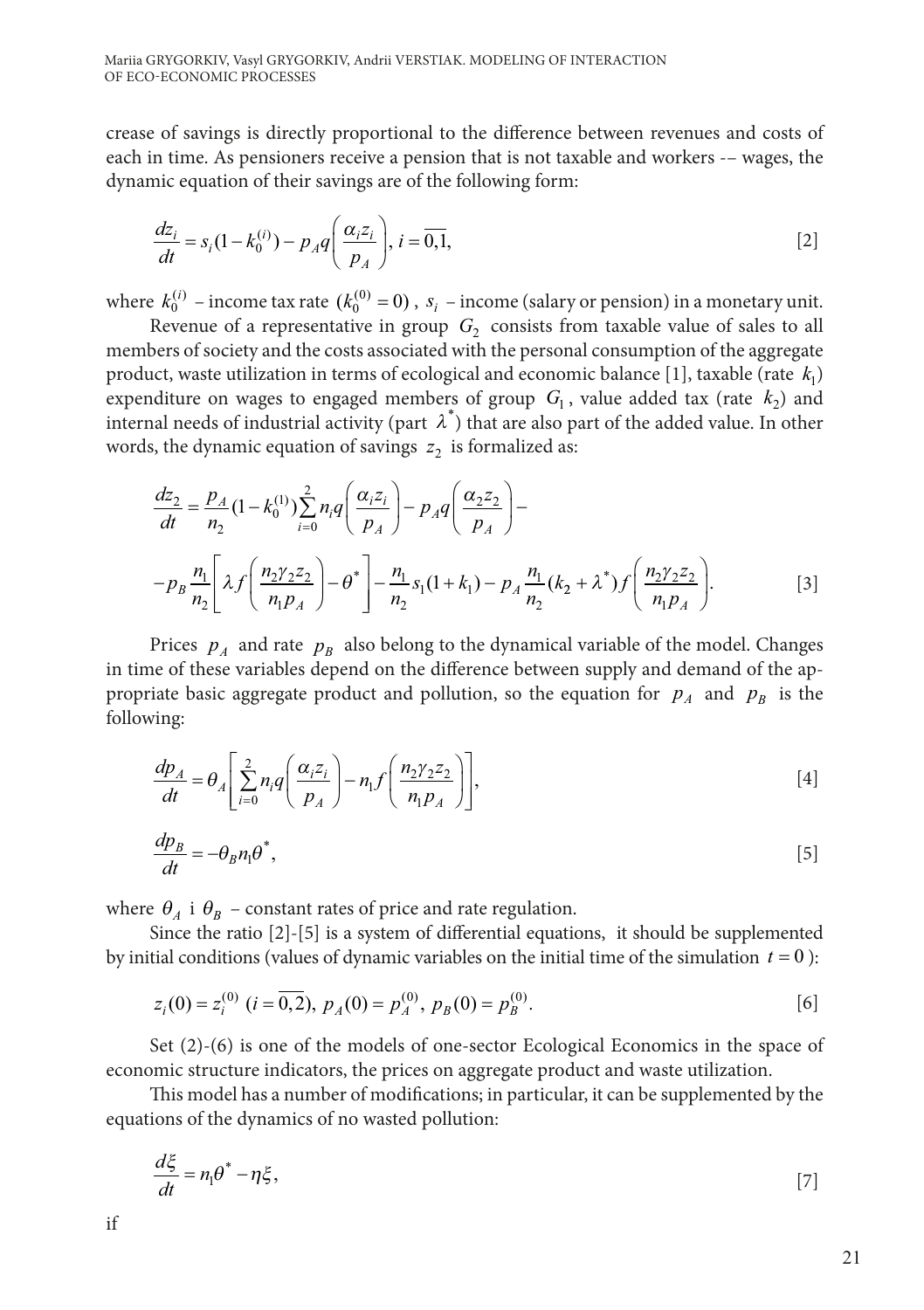$$
\xi(0) = \xi^{(0)},\tag{8}
$$

where  $\xi$  – dynamical variable that describes the total amount of environmental pollution, and  $\eta$   $(0 \le n \le 1)$  – constant index of pollution assimilation. So, taking into consideration  $[7]$ ,  $[8]$ , the model  $[2[-1]$  is obtained. Without dwelling on other versions of the models of this type, some of the results of the qualitative and experimental analysis of the above mentioned models are described.

### **Empirical evidence**

Let us return to equation [3] describing the dynamics of representative capital in group  $G<sub>2</sub>$  (owners and others). Considering the value of other dynamic variables ratio (2)-(8) as constant (over a period of time), the availability and nature of equilibrium states are found out if  $dz_1/dt = 0$ , i.e., the right part of equation (3) equals to zero (it can be written as  $A(s) - B(s) = 0$ , where  $s = z_2/p_4$ ,  $A(s)$  – income,  $B(s)$  – costs). Typically, organizational and operational costs in the economy occur so that the amount of product is approximately equal to the demand for it. It means that in practice functions  $A(s)$  and  $B(s)$  have similar values and are intersected. The points of intersection actually describe the possible equilibrium states in the economy. Figure 1 shows six highest possible non-trivial solutions of the equation  $A(s) = B(s)$  in the case when demand functions and production functions refer to appropriate classes of functions described by Chernavskii (Chernavskii, 2002).





Source: created by the authors

These solutions differ by the financial capacity of product manufacturer and, thus, by the ability of the consumer. The equilibrium points  $S_0, S_1, S_2$  are steady and the points  $N_1, N_2, N_3$  – unsteady. Indeed, any deviation from the points  $S_0, S_1, S_2$  to the left is economically inappropriate because it means a production reduction for an existing demand. The deviations to the right are also undesirable because it means an increasing production while reducing the demand. Thus, any deviation from the economic system  $S_0, S_1, S_2$  leads to a situation in which the system returns back to these points. The points  $N_1, N_2, N_3$  have a quite different character. Any displacement of these points to the left means layoffs and reducing demand, whereas any displacement to the right – output growth with the increasing demand that the economic system does not return to these points after rejection from them. Obviously, the excess demand (the difference between supply and demand) changes its sign from "+" to "-" in a steady state and from "-" to "+" in an unsteady state.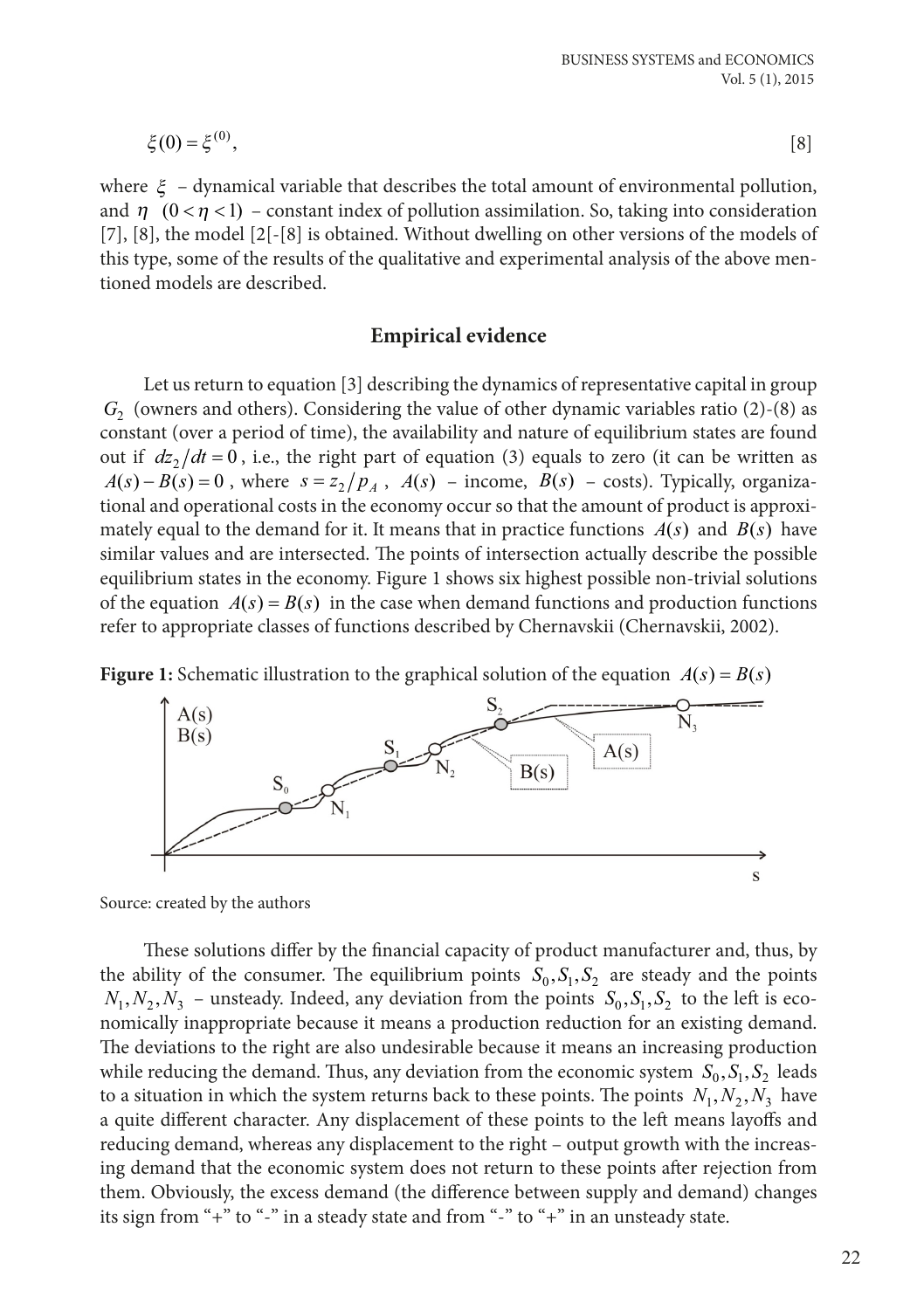Mariia GRYGORKIV, Vasyl GRYGORKIV, Andrii VERSTIAK. MODELING OF INTERACTION OF ECO-ECONOMIC PROCESSES

In addition, a significant effect on the parameters of the equilibrium states of demand functions and especially of production and utilization functions reflecting technological progress in the production of an aggregate product should be noted. Depending on the level of technology productivity, some states may disappear. For example, if states  $N_3$  and  $S_2$  disappear (to the right from the point  $N_2$ , graph  $B(s)$  is located lower from graph  $A(s)$ ), then the economy may have only two low production states  $(S_0, N_1)$  and two high production  $(S_1, N_2)$  states. If after the point  $N_1$  graph  $B(s)$  is located lower from graph  $A(s)$ , then we have low production economics (for example, backyard production), and if after the point  $S_0$  graph  $B(s)$  is located lower from graph  $A(s)$ , then a single point of stable equilibrium  $S_0$  will reflect the minimum level of productivity and sustainable utilization of pollutants in backyard production. The situation when graph  $B(s)$  has the only single zero point of intersection with the graph  $A(s)$  describes the production, consumption and waste pollution in natural production when manufacturers produce a product only for their own needs. Obviously, some equilibrium states are harmful to society, causing acute social polarization (distance values  $A(s)$  from  $B(s)$ ).

Financial viability of the manufacturer (in group  $G<sub>2</sub>$ ) can be evaluated as an integral indicator:

$$
V(s) = \int_{0}^{s} D(x)dx = \int_{0}^{s} (A(x) - B(x))dx,
$$

It characterizes the effective demand and ability to pay for the production of an aggregate product and recycling of pollutants. This index is useful for qualitative model analysis. It can be stated that  $V'(s) = D(s) = A(s) - B(s)$ , implying from the definition of the indicator  $V(s)$ , i.e., the solvency  $V(s)$  may have extreme points in the equilibrium point  $(A(s) = B(s))$ . Experimental evidence with models (2)-(6), (2)-(8) show that function  $V(s)$  reaches minimum points in a stable equilibrium and maximum points in an unstable equilibrium.

The economic structure of society depends not only on the features of economic behavior. It depends on the financial costs of all participants in the economics, as well. The influence  $\beta_2$  on solvency  $V(s)$  shows that increasing of  $\beta_2$  causes local minimal displacement of the indicator  $V(s)$  to the right along the abscissa s and down along the ordinate *V* . This ultimately creates a situation where some companies may have motivation for the selection in a separate sector – the sector wasting pollution (in this sense, the regulatory relationship [1] has a special importance).

The processes of ecological-economic interaction is strongly dependent on particle  $\beta_2$  and  $\gamma_2$ . The relationship between these particles in one-sector economics should be regulated outside (the role of the restrictions [1]). The increasing of  $\gamma_2$  does not cause the formation of singular points of the index  $V(s)$ , but confirms the general pattern of the economics, whereby the growth of capital leads to a higher participants productivity, particularly through the effective demand of employees in group  $G_1$ .

The sharp increase in the costs of private consumption (share  $\alpha$ <sub>2</sub>) has harmful consequences for the whole economics and for the processes of ecological economics.

The formation rates  $p_A$  of an aggregate product can be investigated using the integral indicator: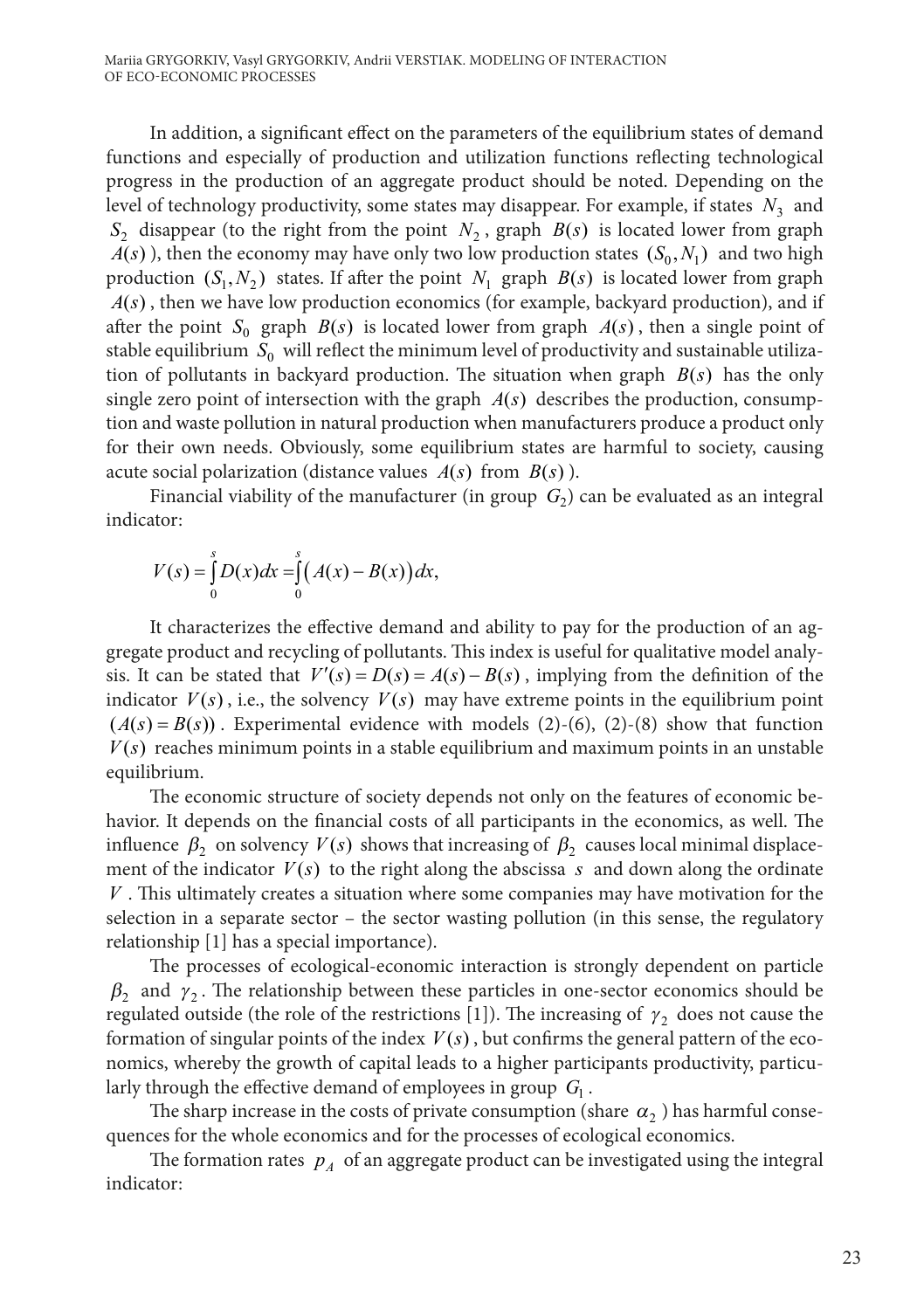$$
V_A(s) = \int_0^s Q_A(z_2) dz_2,
$$

where  $Q_A(z_2)$  – the right part (4). With  $\frac{dp_A}{dt} = 0$ , we have  $Q(z_2) = 0$  or  $V'_A(s) = Q_A(s) = 0$ 

, i.e., the equation roots  $Q_A(s) = 0$  coincide with the extreme points of function  $V_A(s)$ , where the equilibrium price is constant. The investigation of  $V_A(s)$  confirmed that equilibrium prices exist in ecological and economic system, described by the equation (2)-(6) or  $(2)-(8)$ .

A similar conclusion can be drawn regarding the tariff  $p_B$ , investigating the function behavior  $V_B(s) = \int_0^S Q_B(z_2) dz_2$ , where  $Q_B(z_2)$  – the right part of [5]. Thus, the fact can be

confirmed that funding for primary production should be consistent (balanced) with the disposal of pollutants taking place in Ecological Economics.

## **Conclusions**

The models proposed in this paper allow studying the actual processes of ecologicaleconomic interaction in the space of parameters of the economic structure of society, the price of aggregate social product, the tariff for wasting and undestroyed (unused) pollution. Qualitative and experimental analysis of the models is done by using input indicators of solvency detecting equilibrium states (stable and unstable) in ecological economics' system and establishes their dependence on the main parameters of models. The analysis of dependence of producer solvency from the structure of financial expenditure showed that increasing the costs for processing pollutants (residues of production and other economic activities) contributes to the formation of a new sector involving only waste utilization. The analysis of the integral index of aggregate product prices depending on the ratio between supply and demand (taking into account the balance of income of the company owner and its costs) confirmed the existence of dynamic equilibrium where the price and production capital dynamically balanced with the income and expenses of the manufacturer, including costs for the ecology in its activities.

The introduced rate of utilization capacity in one-sector economics also revealed equilibrium states where the production costs of the main product balanced with waste disposal costs for primary production and establish a balanced match between financial security of primary production and recycling process.

In general, qualitative and experimental analysis of the models, using indicators of solvency, enables in the real situation (i.e., with specific values of model parameters identified for the economy of a particular region or country) to develop practical recommendations for the development of the economics in a dynamic ecological-economic balance.